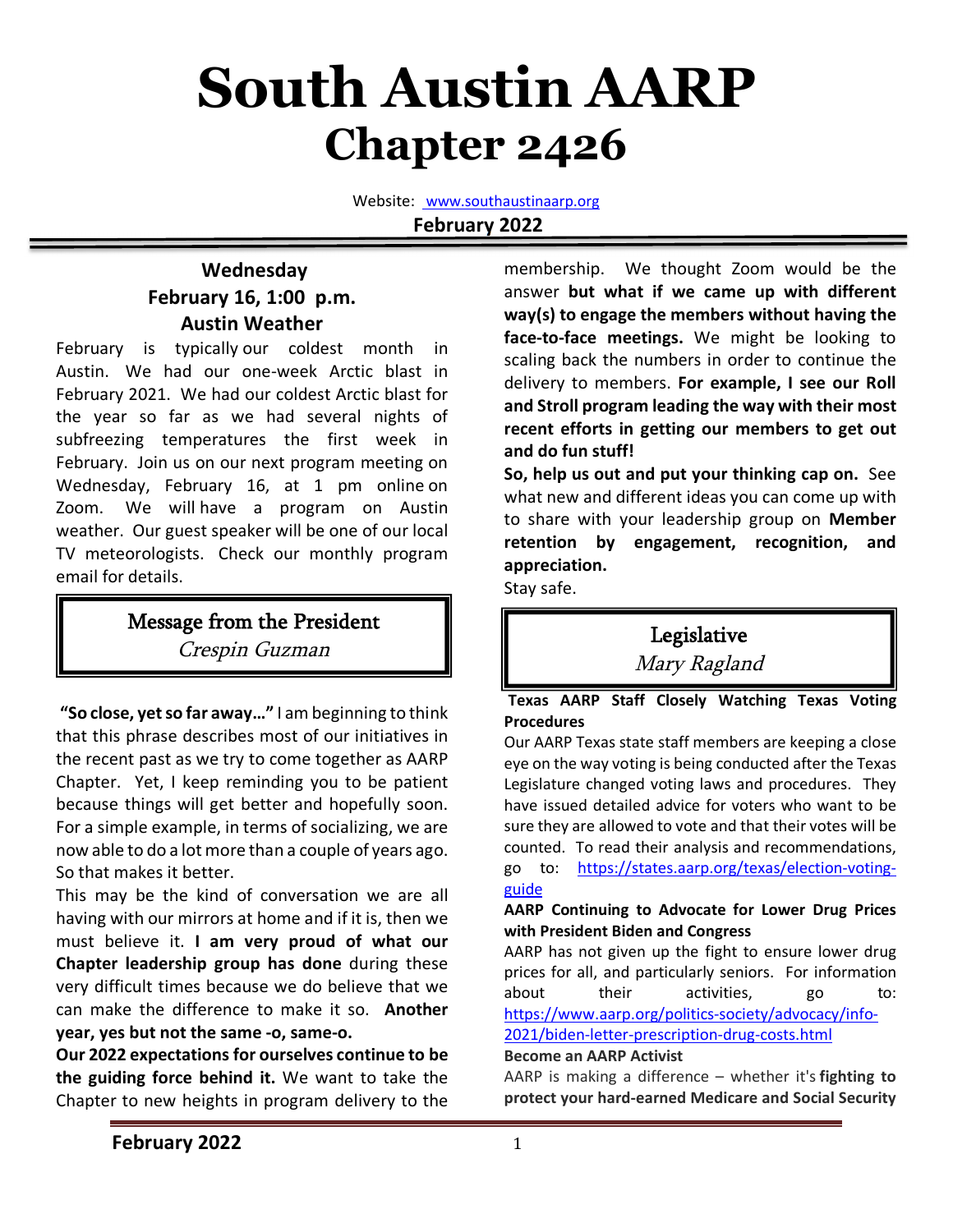**benefits,save you money on your utility bills, or ensure you can live independently as you age.**

**Sign up at the link below to become an AARP Activist**, and you'll receive the AARP Advocate, a free monthly enewsletter; e-mail action alerts on the issues you care about; and the latest news on Congress and the White House.

https://action.aarp.org/site/SPageServer/;jsessionid=00 000000.app217a?NONCE\_TOKEN=72C0157607A290E86 14324DEB04FBF17&pagename=Get\_Involved&intcmp= FTR-LINKS-ACT-ADVOCATE-EWHERE

### **Thank You**

Thank you so much for the lovely bouquet of flowers you sent to me, and the many cards and well-wishes after my recent surgery. It is so wonderful to have such loving and thoughtful friends in our chapter. Because of you, our chapter has been, and will continue to be, a community of good friends who care for each other. I am recovering from the surgery and will soon be back to normal.

> **Travel** Mario Macaluso

Fellow Members

I admire you all for the resiliency and strong will you have demonstrated during the past two years of pandemics.

You have held steadfast waiting eagerly for the day we can do again those things that we took for granted.

I hope that in 2022 we will be able to get together once again to share the gift of each other's presence and enjoy our day trips. As we wait for such a day, I like to share three thoughts that I hope will help us to keep positive, hopeful, and strong:

1. Do not take everything for granted. All can change. All can end and all can begin.

2. To appreciate who we are and what we have is the first step towards happiness.

3. When you change the way you look at things what you look at will change.

Spring will be coming soon. May the new season bring good feelings of hope and more freedom from Covid for us and the world! Love to all.

**Roll and Stroll and Community Service Committee** Pat Thomas

### **ROLL AND STROLL NEWS**

Deborah and Pat met with CapMetro representatives, JoAnn Ortiz and Jesse Marroquin, to discuss plans for the coming year. We are continuing to work on a location for a brief pop-up session to make it easier to obtain a senior ID card. With a CapMetro senior ID cards seniors can ride the bus for \$1.25. There is an application online but we felt it would be faster and more efficient to arrange for a live pop-up issuing event. We spoke about bus routes in South Austin and learned about a program called "PickUp" service which provides on-demand transit service within a specific neighborhood service zone. With the PickUp App customers can hail a ride at the same cost as a regular bus. A PickUp shuttle bus will pick you up at your home and transport you to a spot within your neighborhood zone. https://www.capmetro.org/pickup-faq/ Currently in South Austin there is only one PickUp zone available located in the Oak Hill area. We expressed our wish to have additional zones available in South Austin. We continued our conversation expressing our desire to create a Northside Roll & Stroll. CapMetro staff is willing to come to senior centers, residential centers, church organizations to explain how to use public transportation.

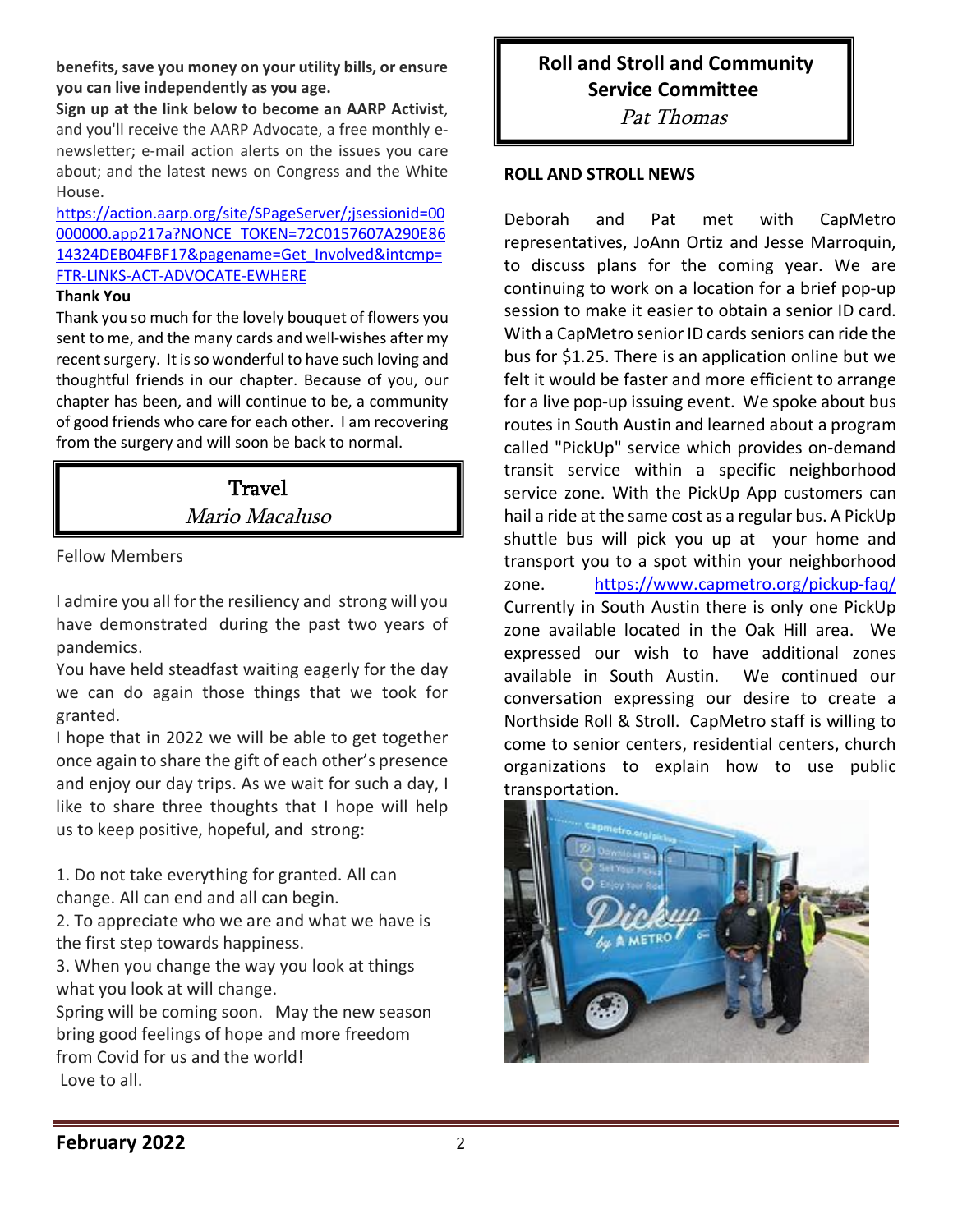Deborah and I have many ideas for Roll & Stroll activities but we are being cautious until Covid continues to decrease. We are still tentatively planning a Feb. 16th stroll to celebrate Asian Lunar New Year at the AISD performing arts center. We also want to explore the new Waterloo Park and a stroll to the expanded Republic Square Farmers Market when the weather warms. I could fill this whole page with exciting places to visit in 2022. Since we have been out of circulation for two years we have a lot of catching up to do. Keep dreaming about our next adventure.

Note:

I am putting this on our bucket list for a Roll & Stroll: It is an amazing place for anyone who needs craft, sewing, painting, fabric, ribbon.

It is a thrift store for creative individuals. Also near by is a restaurant called "Hanks", lots of comfort food

I've been there and I'm headed there now.

Note: that crafters may also donate craft goods that you do not need to the store.

https://austincreativereuse.org/visit

# **From Where I sit** *Nancy Crowther, AARP Chapter 2426 Vice-President*

This is a new year. We are very proud of our members who have stuck it out and had the opportunity to join us on zoom. As a Board member I have a responsibility to you to be well informed, entertained, and social. Unfortunately, everything is on zoom but, I am thankful for having some means to see familiar faces and share a laugh or two. The monthly programs are meant to keep us in the same boat. If the boat is getting off-kilter, please let us know. Laura and Randy go to a great deal of work to get guest speakers for each month. We want to see you as well as our speakers. Do try to make it to our meetings.

### **Groundhog Day**

February 2, when the groundhog is said to come out of its hole at the end of hibernation. If the animal sees its shadow—i.e., if the weather is sunny—it is said to portend six weeks more of winter weather. That is what happened this year-six more weeks of winter. Also, a

situation in which a series of unwelcome or tedious events appear to be recurring in the same way. "She lived an unrelenting Groundhog Day of laundry, shopping, and rearing us kids"

### **Presidents' Day History, Folklore, and More**

This year, Presidents' Day is Monday, February 21! Which presidents do we celebrate on Presidents' Day? And why do we commonly call it "Presidents' Day" when the observed federal holiday is officially called "Washington's Birthday"? Learn the history of this day and the truth about a few common George Washington myths.

Is This Holiday Called Presidents' Day or Washington's Birthday?

Although the holiday is most often referred to as "Presidents' Day," the observed federal holiday is officially called "Washington's Birthday."

Neither Congress nor the President has ever stipulated that the name of the holiday observed as Washington's Birthday be changed to Presidents' Day. Additionally, Congress has never declared a national holiday that is binding in all states; each state has the freedom to determine its own legal holidays. This is why there are some calendar discrepancies when it comes to this holiday's date. Read more from the National Archives.

So why is Washington's Birthday commonly called Presidents' Day?

In a sense, calling the holiday Presidents' Day helps us to reflect on not just the first president, but also the founding of our nation, its values, and what Washington calls in his Farewell Address the "beloved Constitution and union, as received from the Founders." Additionally, Abraham Lincoln's birthday is in February (on the 12th), so by calling the holiday "Presidents' Day," we can include another remarkable president in our celebrations as well.

Today, many calendars list the third Monday of February as Presidents' Day, just as quite a few U.S. states do, too. Of course, all the 3-day retail store sales are called "Presidents' Day" sales and this vernacular has also been influential in how we reference the holiday.

Presidents' Day is observed annually on the third Monday in February. In 2022, Presidents' Day will be celebrated on Monday, February 21. ~~ from the National Archives.

#### **A Proclamation on National Black History Month, 2022** JANUARY 31, 2022 From the White House

Each February, National Black History Month serves as both a celebration and a powerful reminder that Black history is American history, Black culture is American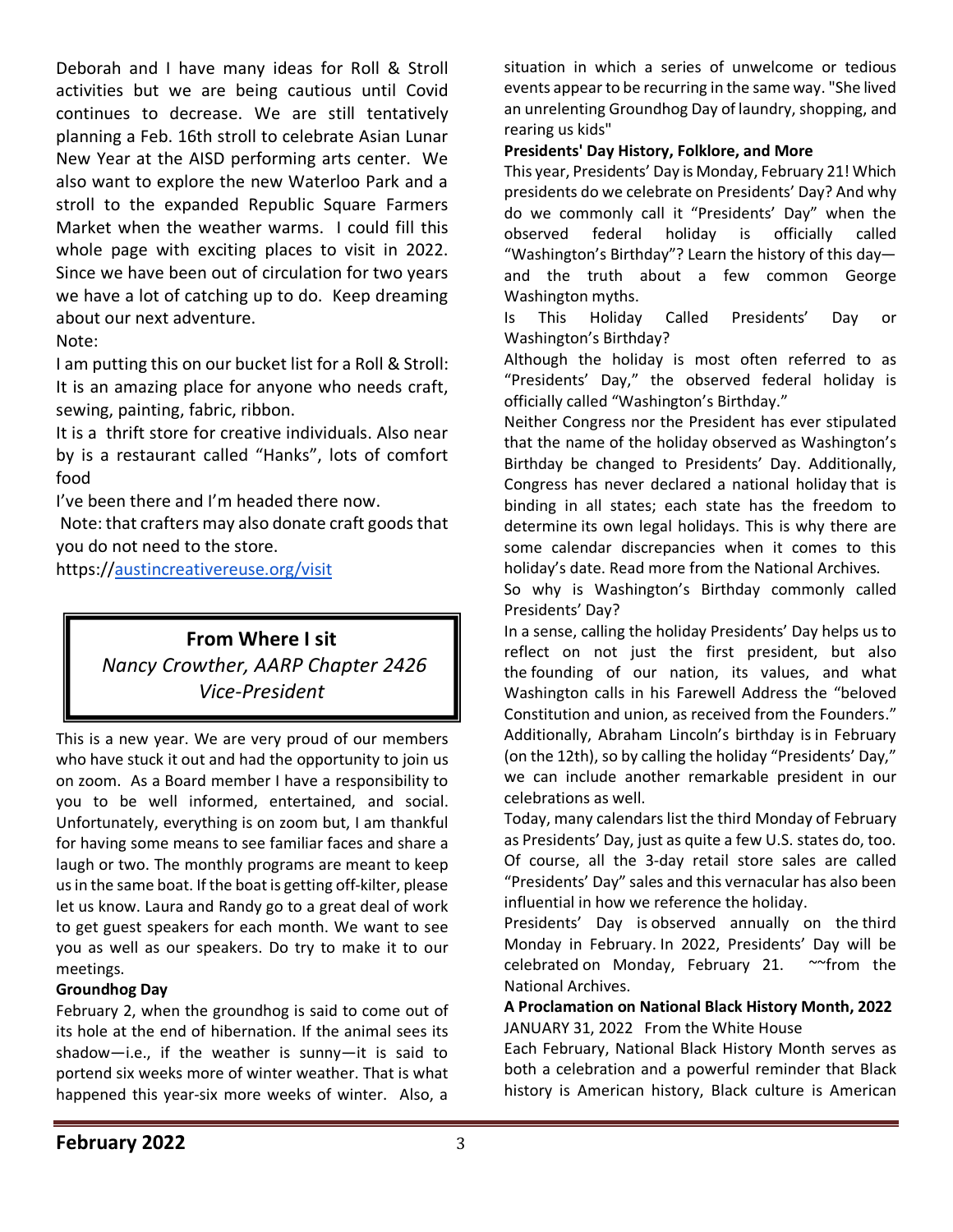culture, and Black stories are essential to the ongoing story of America — our faults, our struggles, our progress, and our aspirations. Shining a light on Black history today is as important to understanding ourselves and growing stronger as a Nation as it has ever been. That is why it is essential that we take time to celebrate the immeasurable contributions of Black Americans, honor the legacies and achievements of generations past, reckon with centuries of injustice, and confront those injustices that still fester today. Our Nation was founded on an idea: that all of us are created equal and deserve to be treated with equal dignity throughout our lives. It is a promise we have never fully lived up to but one that we have never, ever walked away from. The long shadows of slavery, Jim Crow, and redlining — and the blight of systemic racism that still diminishes our Nation today — hold America back from reaching our full promise and potential. But by facing those tragedies openly and honestly and working together as one people to deliver on America's promise of equity and dignity for all, we become a stronger Nation — a more perfect version of ourselves. Across the generations, countless Black Americans have demonstrated profound moral courage and resilience to help shape our Nation for the better. Today, Black Americans lead industries and movements for change, serve our communities and our Nation at every level, and advance every field across the board, including arts and sciences, business and law, health and education, and many more. In the face of wounds and obstacles older than our Nation itself, Black Americans can be seen in every part of our society today, strengthening and uplifting all of America.

Vice President Harris and I are deeply committed to advancing equity, racial justice, and opportunity for Black Americans as we continue striving to realize America's founding promise. That began by building a Federal Government that looks like America: including the first Black Secretary of Defense, the first Black woman to head the Office of Management and Budget, the first Black man to lead the Environmental Protection Agency, the first Black woman to lead the Department of Housing and Urban Development in more than 40 years, the first Black chair of the White House Council of Economic Advisors, a Black Ambassador representing America at the United Nations, and the first Black and South Asian Vice President in our history. We have been proud to appoint accomplished Black Americans to serve in a vast array of roles across our Administration. I am prouder

still to have already nominated eight Black women to serve as Federal appellate judges — matching in just 1 year the total number of Black women who have ever served on Federal appeals courts. My Administration has worked hard to reverse decades of underinvestment in Black communities, schools, and businesses. Both the American Rescue Plan and the Bipartisan Infrastructure Law are making historic investments in Black America — from vaccine shots in arms to checks in families' pockets and tax cuts for working families with children to a landmark \$5.8 billion investment in and support for Historically Black Colleges and Universities. And in my first year in office, the American Rescue Plan provided the full Child Tax Credit to the lower income families of more than 26 million children — who are disproportionately Black — and put us on a path to cut Black child poverty in half. As the Infrastructure Law continues to be implemented, we will expand on that progress. Lead service lines that have contaminated the water of too many homes and schools in Black communities will be removed and replaced. We will deliver high-speed internet to every community so that no Black family is left behind in the 21st century economy. Historic investments in public transportation will help more people in more neighborhoods get to where good jobs actually are quickly and safely. We will reconnect Black neighborhoods cut off from opportunity by highways that were built to brush them aside. Long-standing environmental injustices that have hit Black communities the hardest will be remediated. We will deliver major investments in Black entrepreneurs and small businesses — including making the Minority Business Development Agency permanent and seeding it with a record \$110 million in new resources to help level the playing field for Black businesses.

But this is only the start. To fulfill America's promise for all, we will work tirelessly in the year ahead to deliver on my Build Back Better agenda, bringing down the costs that families face on child care, housing, education, health care, prescription drugs, and so much more. We will continue to battle the COVID-19 pandemic with equity at the center of our response. We will not rest until we have protected the foundation of our democracy: the sacred right to vote. And we will fight to keep dismantling all of those structural inequities that have served as barriers for Black families for generations. As we celebrate National Black History Month, let us all recommit ourselves to reach for that founding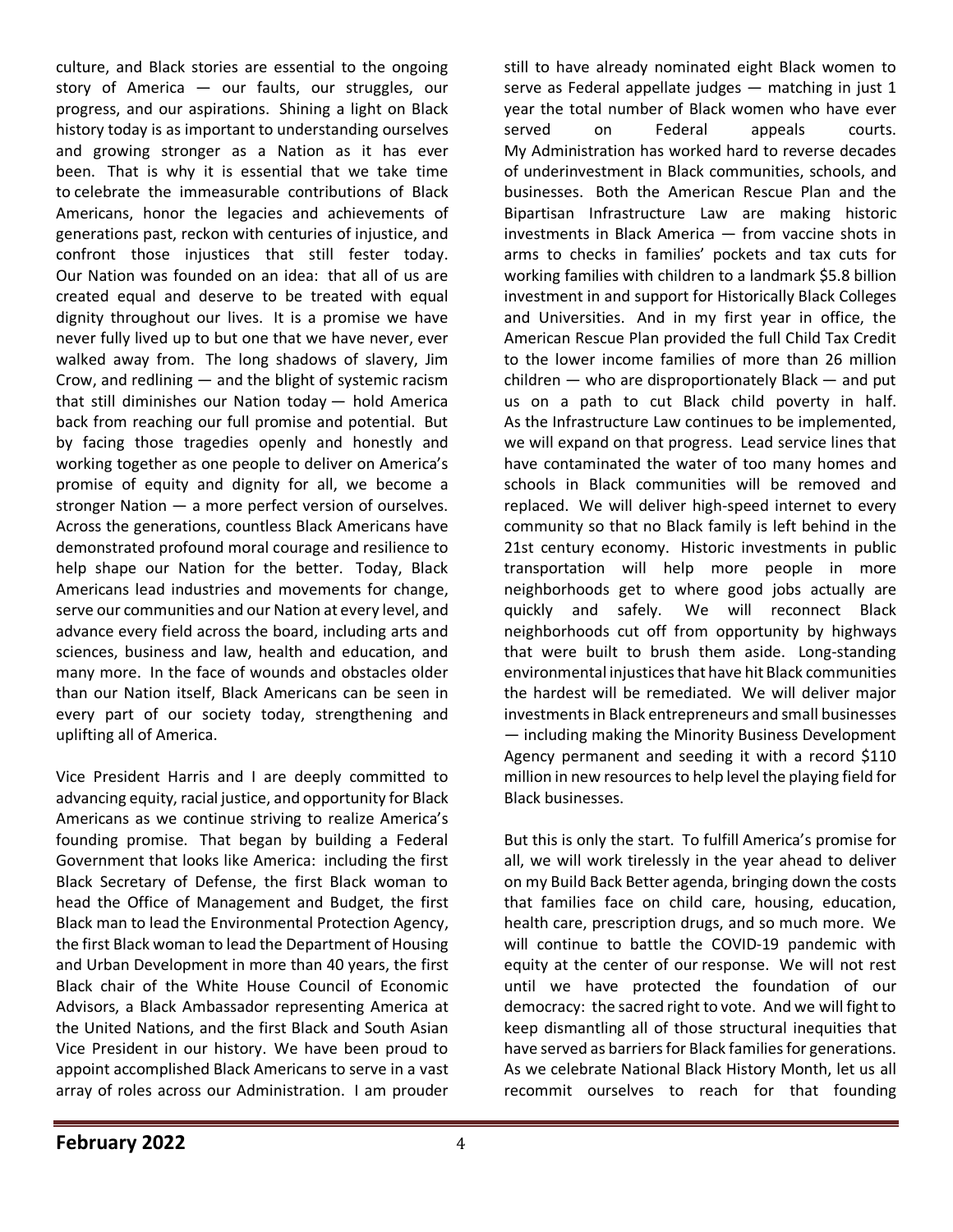promise. Let us continue to fight for the equity, opportunity, and dignity to which every Black American is due in equal measure. Let us carry forward the work to build an America that is, in the beautiful words of the poet Amanda Gorman, "Bruised, but whole benevolent, but bold, fierce, and free." NOW, THEREFORE, I, JOSEPH R. BIDEN JR., President of the United States of America, by virtue of the authority vested in me by the Constitution and the laws of the United States, do hereby proclaim February 2022 as National Black History Month. I call upon public officials, educators, librarians, and all the people of the United States to observe this month with appropriate programs, ceremonies, and activities.

IN WITNESS WHEREOF, I have hereunto set my hand this thirty-first day of January, in the year of our Lord two thousand twenty-two, and of the Independence of the United States of America the two hundred and fortysixth. JOSEPH R. BIDEN JR.

# 2022 Officers And Committee Chairs

|                                               | <b>Officers</b>               |                                                           |  |  |  |  |  |
|-----------------------------------------------|-------------------------------|-----------------------------------------------------------|--|--|--|--|--|
| President:                                    | Crespin Guzman                | 737-222-8155                                              |  |  |  |  |  |
| Vice President                                | Nancy Crowther 512-808-7486   |                                                           |  |  |  |  |  |
| Secretary:                                    | <b>Ed Gonzales</b>            | 512-444-3335                                              |  |  |  |  |  |
| Treasurer:                                    | Bill Nicholson 512-481-8464   |                                                           |  |  |  |  |  |
| Board of Directors (in addition to officers): |                               |                                                           |  |  |  |  |  |
|                                               |                               | Wanda Hasley 512-280-9276 and Marie Martinez 512-276-4771 |  |  |  |  |  |
| <b>Committee Chairs</b>                       |                               |                                                           |  |  |  |  |  |
| <b>Community Service:</b>                     | Pat Thomas                    | 512-441-1485                                              |  |  |  |  |  |
|                                               | Deborah Fennell 512-282-9931  |                                                           |  |  |  |  |  |
| Greeters:                                     | Marilyn Totten                | 512-280-8030                                              |  |  |  |  |  |
| Health:                                       | Laura Dutton                  | 512-740-9370                                              |  |  |  |  |  |
|                                               | <b>Gail Glick</b>             | 214-808-6622                                              |  |  |  |  |  |
| Hospitality:                                  | Connie Flores<br>512-536-0694 |                                                           |  |  |  |  |  |
| Legislative:                                  | Mary Ragland                  | 512-280-2661                                              |  |  |  |  |  |
| Membership:                                   | Vacant                        |                                                           |  |  |  |  |  |
| Newsletter Editor and Web Manager:            |                               |                                                           |  |  |  |  |  |
|                                               | Diane McGowan                 | 512-923-3218                                              |  |  |  |  |  |
| Program:                                      | Randy His                     | 512-663-8196                                              |  |  |  |  |  |
| Phone Committee Chair:                        |                               |                                                           |  |  |  |  |  |
|                                               | <b>Flaine Benton</b>          | 512-799-2224                                              |  |  |  |  |  |
| Sunshine:                                     | Kathryn Stone                 | 512-441-6038                                              |  |  |  |  |  |
| Travel                                        | Mario Macaluso                | 512-432-5255                                              |  |  |  |  |  |

# Volunteer Hours

Ed Gonzales

January 2022: **78** Year to date: **78** *Slim pickings this time. Late submittals received after today will be put on next month's total...* **Total for 2020 : 3,520 Hours Please send or email your number of volunteer hours.** Look on the last page of the newsletter for the form.

# **Chapter 2426 Treasurer's Report** Bill Nicholson

l,

BALANCE SHEET as of March 31, 2021 Assets Chapter Checking Account \$ 3585.49 Travel Checking Account 25.00 Savings Account 25.00

| 3,635.49   |
|------------|
| 0.00       |
| \$3,635.49 |
|            |

### **REMINDER - DUES FOR THE CALENDAR YEAR 2022**

The dues are \$10.00 and is payable to South Austin AARP Chapter 2426. Payment is to be mailed with a *Member Renewal* form to the Treasurer during this pandemic time. A payment will be acknowledged by either email or postal mail.

### **MEMBERSHIP LIST CHANGES**

Changes in your mailing address, telephone number and email address or changing to dues exempt status upon attaining 85 years old are to be submitted to the Treasurer on the *Membership Renewal* **form***.* The *Membership Renewal* form can be found on the last page of this newsletter.

### **MAILING ADDRESS TO PAY DUES AND SUBMIT THE MEMBERSHIP RENEWAL FORM**

South Austin AARP Chapter 2426 Bill Nicholson, Treasurer 12512 Gun Metal Dr. Austin, TX 78739